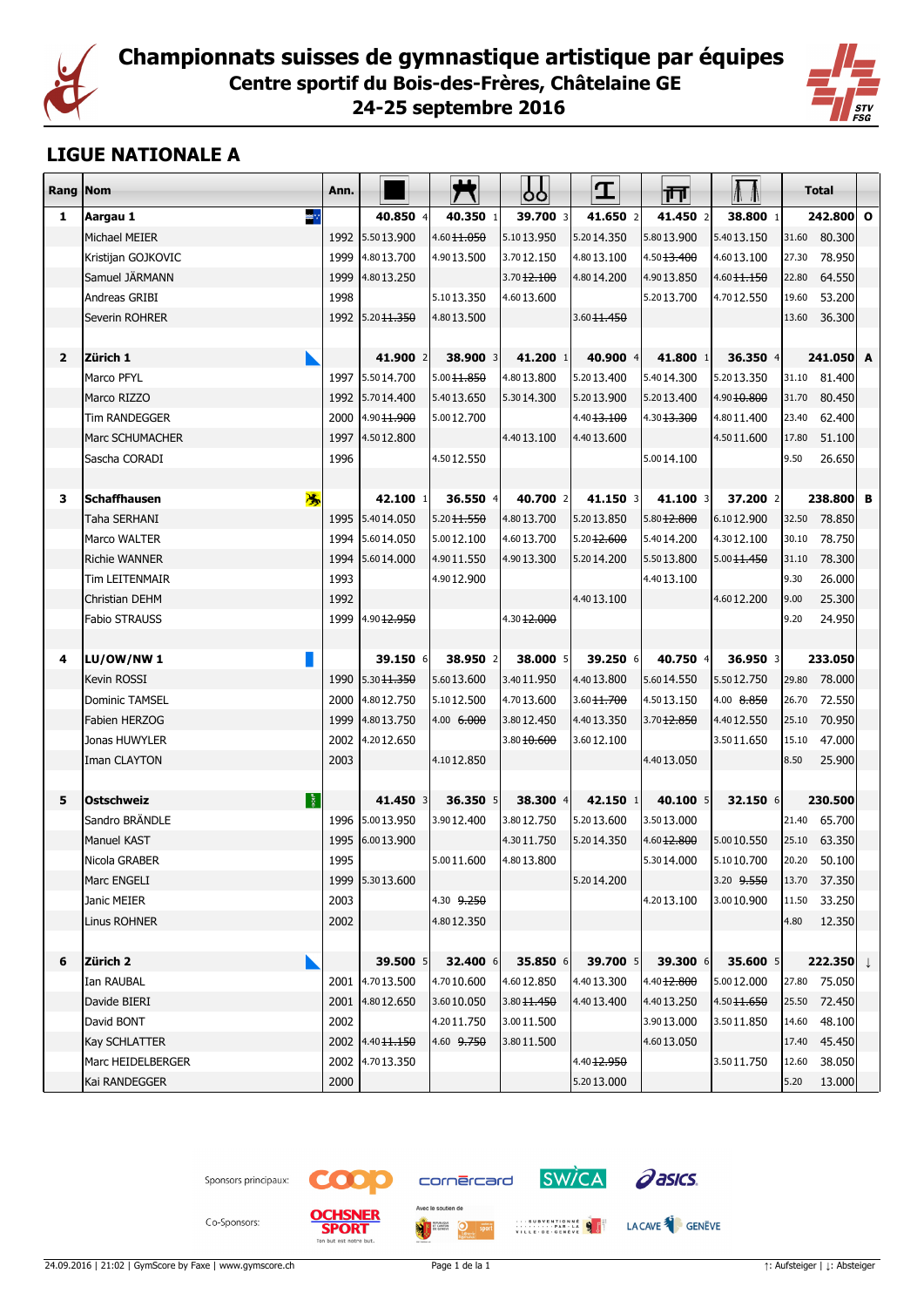



## **LIGUE NATIONALE B**

| <b>Rang Nom</b> |                       | Ann. |                        |                       | ბბ                     | I                       | 帀                      |             | <b>Total</b> |                      |            |
|-----------------|-----------------------|------|------------------------|-----------------------|------------------------|-------------------------|------------------------|-------------|--------------|----------------------|------------|
| 1               | <b>Solothurn</b>      |      | 39.950 2               | 37.850 1              | 41.550 1               | 41.250 1                | 41.050 1               | 34.300 4    |              | 235.950              | $\uparrow$ |
|                 | David FÜRST           | 1994 | 4.8013.300             | 4.30 11.500           | 5.7014.500             | 4.4013.400              | 5.1014.050             |             |              | 24.30 66.750         |            |
|                 | Manuel SUTTER         | 1993 | 4.9013.400             | 4.6011.750            |                        | 4.4013.450              | 4.8013.700             | 4.6012.200  | 23.30        | 64.500               |            |
|                 | Lucas HILTON          | 1995 | 5.00 12.500            |                       | 4.7013.600             | 4.8013.300              |                        | 5.0011.150  | 19.50        | 50.550               |            |
|                 | Tobias STÖCKLI        | 1998 |                        | 4.6012.550            | 4.9013.450             |                         | 5.0013.300             | 4.0010.950  | 18.50        | 50.250               |            |
|                 | Benjamin GISCHARD     | 1995 | 5.6013.250             | 5.2013.550            |                        | 5.2014.400              |                        |             | 16.00        | 41.200               |            |
|                 | Noah BITTERLI         | 2001 |                        |                       | 4.30 <del>11.350</del> |                         | 4.3011.000             | 3.8010.800  | 12.40        | 33.150               |            |
|                 |                       |      |                        |                       |                        |                         |                        |             |              |                      |            |
| $\mathbf{2}$    | <b>Tessin</b>         |      | 40.000 1               | 33.350 4              | 37.800 2               | 39.150 3                | 39,600 2               | 36.650 1    |              | 226.550              |            |
|                 | Martino MOROSI        | 1999 | 4.9013.700             | 4.7011.650            | 4.7012.900             | 5.2013.650              | 4.5013.400             | 4.8012.750  | 28.80        | 78.050               |            |
|                 | Mattia PIFFARETTI     |      | 2002 4.6013.100        | 4.90 9.750            | 3.6011.800             | 4.40 11.400             | 4.6012.800             |             | 22.10        | 58.850               |            |
|                 | Timothy ROSSETTI      | 2003 | 4.6013.200             |                       | 4.4012.650             | 4.4013.050              |                        | 3.4012.050  | 16.80        | 50.950               |            |
|                 | Pietro RIVA           | 2003 |                        | 4.9011.200            |                        | 4.4012.450              | 4.4013.150             | 3.6011.850  | 17.30        | 48.650               |            |
|                 | Luca BOTTARELLI       | 2002 |                        | 4.9010.500            | 4.3012.250             |                         | 4.8013.050             | 3.40 11.500 | 17.40        | 47.300               |            |
|                 | Yari MARANTA          | 2003 | 4.4012.650             |                       |                        |                         |                        |             | 4.40         | 12.650               |            |
|                 |                       |      |                        |                       |                        |                         |                        |             |              |                      |            |
| 3               | 捌<br>Genève           |      | 39.450 3               | 34.200 3              | 36.700 3               | 39.700 2                | 39,450 3               | 35.200 2    |              | 224.700              |            |
|                 | Christopher TOMCIK    | 1993 | 5.3013.850             | 4.4011.650            | 5.2014.050             | 4.4013.900              | 5.4013.900             | 4.3011.750  |              | 29.00 79.100         |            |
|                 | Jean-Philippe HAYOZ   | 1988 | 4.0012.650             | 4.8011.450            |                        | 3.6012.700              | 4.8013.250             | 4.4012.400  | 21.60        | 62.450               |            |
|                 | Valentin LÜTHI        | 1996 | 4.2012.500             |                       | 2.8011.450             | 3.6012.600              | 4.00 11.950            | 2.8010.050  | 17.40        | 58.550               |            |
|                 | Lamine DELORME        | 2001 |                        | 4.5011.100            | 3.6011.200             |                         | 4.5012.300             | 4.2011.050  | 16.80        | 45.650               |            |
|                 | Micha VOROBIEV        | 1992 | 4.2012.950             | 2.90 <del>9.300</del> |                        | 4.4013.100              |                        |             | 11.50        | 35.350               |            |
|                 | Evan ONOMOR           | 2004 |                        |                       | 1.80 10.900            |                         |                        |             | 1.80         | 10.900               |            |
|                 |                       |      |                        |                       |                        |                         |                        |             |              |                      |            |
| 4               | ≋∵<br>Aargau 2        |      | 39.100 4               | 37.650 2              | 35.000 5               | 37.550 5                | 38,400 4               | 33.500 5    |              | 221.200              |            |
|                 | Nico NEESER           | 1999 | 5.0012.650             | 5.3013.100            | 4.3012.450             | 4.4013.100              | 4.6012.600             | 3.1010.100  | 26.70        | 74.000               |            |
|                 | Samuel WÄLLISCH       | 2000 | 4.5013.350             | 4.1011.850            | 3.0011.700             |                         | 4.5012.950             | 4.3012.800  | 20.40        | 62.650               |            |
|                 | Luca MURABITO         | 2003 | 4.50 <del>12.300</del> | 3.6010.900            |                        | 3.6012.400              | 4.40 <del>11.700</del> |             | 16.10        | 47.300               |            |
|                 | Florian LANGENEGGER   | 2003 | 4.5013.100             |                       | 2.9010.850             | 3.6011.650              |                        | 3.0010.600  | 14.00        | 46.200               |            |
|                 | <b>Timo SCHNEIDER</b> | 1996 |                        |                       | 3.6010.750             | 3.6012.050              | 4.3012.850             |             | 11.50        | 35.650               |            |
|                 | Luca GIUBELLINI       | 2003 |                        | 4.7012.700            |                        |                         |                        | 2.20 9.650  | 6.90         | 22.350               |            |
|                 |                       |      |                        |                       |                        |                         |                        |             |              |                      |            |
| 5               | e)<br><b>Bern</b>     |      | 38.350 5               | 29.100 5              | 36.450 4               | 38.350 4                | 36.200 6               | 32.250 6    |              | 210.700              |            |
|                 | Remo BRECHBUL         |      | 1992 4.5013.150        | 4.10 9.700            | 3.40 11.850            | 3.2012.350              | 4.3012.500             | 3.8011.500  | 23.30        | 71.050               |            |
|                 | Sirius KOUSADIANOS    | 1999 | 4.1012.750             | 3.10 9.450            | 3.7011.950             | 3.6012.800              | 4.1012.300             | 2.9010.950  | 21.50        | 70.200               |            |
|                 | Nicolas MÜLHAUSER     | 1994 | 3.8012.000             |                       |                        | 4.4013.050              | 3.0011.400             | 2.40 9.800  | 13.60        | 46.250               |            |
|                 | Erich ARTSRUNI        | 2000 | 3.9012.450             |                       | 3.6012.050             | 3.6012.500              |                        |             | 11.10        | 37.000               |            |
|                 | <b>Andrin FREY</b>    | 2000 |                        | 3.90 9.950            | 4.1012.450             |                         |                        |             | 8.00         | 22.400               |            |
|                 |                       |      |                        |                       |                        |                         |                        |             |              |                      |            |
| 6               | f<br><b>NKL</b>       |      | 36.550 6               | 28.900 6              | 33.600 6               | 36.400 6                | 36.950 5               | 34.750 3    |              | 207.150 $\downarrow$ |            |
|                 | Kevin KUHNI           |      | 2003 4.2011.550        | 3.60 9.050            | 3.1011.350             |                         | 4.00 11.050            | 2.6010.350  | 17.50        | 53.350               |            |
|                 | Yannik RÜFENACHT      |      | 2002 4.10 11.100       | 3.60 8.150            | 3.4010.950             | $0.00 \quad \theta.000$ | 4.0011.800             | 3.3010.900  | 18.40        | 52.900               |            |
|                 | Janick BRUNNER        | 1994 |                        | 5.2011.700            |                        | 4.4013.200              | 5.3013.400             | 5.6013.500  | 20.50        | 51.800               |            |
|                 | Benaja MUNSCH         | 2000 | 4.7013.050             |                       | 3.3011.300             | 4.4013.000              | 4.0011.750             |             | 16.40        | 49.100               |            |
|                 | Shane SCHNEIDER       | 2002 | 3.6011.950             | $2.80$ 6.350          |                        | 2.8010.200              |                        |             | 9.20         | 28.500               |            |

Sponsors principaux:



cornercard

 $\overline{\bigcirc}$  sport



WILLE DECEMBER 19 J LACAVE

Co-Sponsors:

**SPORT** an bun

24.09.2016 | 17:06 | GymScore by Faxe | www.gymscore.ch **Page 1 de la 1 Page 1 de la 1** ↑: Aufsteiger | ↓: Absteiger | ↓: Absteiger | ↓: Absteiger | ↓: Absteiger | ↓: Absteiger | ↓: Absteiger | ↓: Absteiger | ↓: Absteige

Avec le soutien de

**MIT HEADER**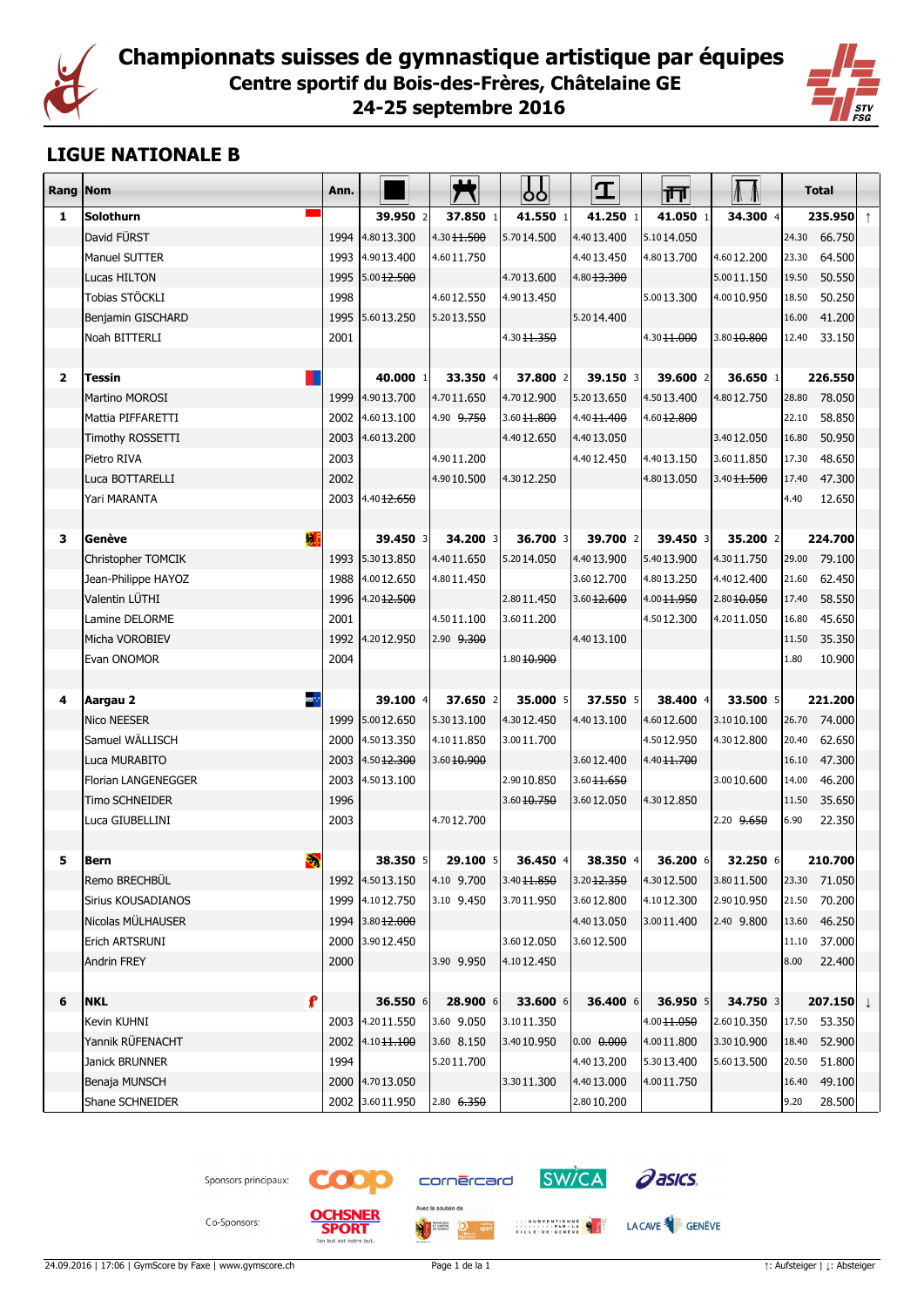



## **LIGUE NATIONALE C**

| Rang Nom     |                             | Ann. |                             |                       | ჯ                      | I           | गा                     | $\Lambda$   |       | Total              |  |
|--------------|-----------------------------|------|-----------------------------|-----------------------|------------------------|-------------|------------------------|-------------|-------|--------------------|--|
| 1            | $\blacksquare$<br>Neuchâtel |      | 38.350 2                    | 33.350 1              | 36.150 1               | 37.400 3    | 37.700 1               | 34.900 1    |       | 217.850 $\uparrow$ |  |
|              | Nathan BÖSIGER              | 1995 | 4.2012.750                  | 2.9011.250            | 4.0012.250             | 4.4013.400  | 3.5012.850             | 4.5012.700  |       | 23.50 75.200       |  |
|              | Antoine AMEZ-DROZ           |      | 2001 3.8012.400             | 2.8011.100            |                        | 3.0011.400  | 2.90 11.700            | 2.00 10.150 | 14.50 | 56.750             |  |
|              | Davide MAZZOLA              | 1999 |                             | 4.5011,000            | 3.8012.400             |             | 3.8012.350             | 3.5011.300  | 15.60 | 47.050             |  |
|              | Joey PERDRIZAT              |      | 2000 4.5013.200             | 2.9010.250            | 3.1011.500             | 3.6011.500  |                        |             | 14.10 | 46.450             |  |
|              | Josias HEUBI                |      | 2001 3.60 <del>12.000</del> |                       |                        | 3.6012.500  |                        | 3.1010.900  | 10.30 | 35.400             |  |
|              | Matteo DI MARCO             | 2000 |                             |                       | 3.1010.450             |             | 3.2012.500             |             | 6.30  | 22.950             |  |
|              |                             |      |                             |                       |                        |             |                        |             |       |                    |  |
| $\mathbf{2}$ | LU/OW/NW 2                  |      | 38.850 1                    | $28.300$ 4            | 35.950 2               | 39.450 1    | 37.200 2               | 34.200 2    |       | 213.950            |  |
|              | lAron SPIGAGLIA             | 1995 |                             | 3.8010.150            | 3.1011,700             | 4.4013.000  | 4.0013.100             | 3.2011.450  | 18.50 | 59.400             |  |
|              | <b>Valentin VONESCH</b>     |      | 1994 4.90 13.500            | 3.10 9.900            | 4.1012.600             | 4.4013.400  |                        |             | 16.50 | 49.400             |  |
|              | <b>Thomas FURRER</b>        | 1989 | 4.3012.750                  |                       | 3.80 <del>11.250</del> | 3.6011.500  | 3.90 <del>11.150</del> |             | 15.60 | 46.650             |  |
|              | <b>Simon STALDER</b>        | 1991 | 4.1012.600                  | 2.80 8.250            |                        | 4.4013.050  |                        | 3.2011.350  | 14.50 | 45.250             |  |
|              | Daniel LAUBER               |      | 1994 4.00 12.400            | 3.20 5.650            |                        |             | 4.1012.200             | 2.7011.400  | 14.00 | 41.650             |  |
|              | <b>Elias FURRER</b>         | 1993 |                             |                       | 3.4011.650             |             | 3.8011.900             |             | 7.20  | 23.550             |  |
|              |                             |      |                             |                       |                        |             |                        |             |       |                    |  |
| з            | LU/OW/NW3                   |      | 37.600 3                    | 28.700 2              | 33.650 3               | 38.100 2    | $35.300$ 3             | 32.300 3    |       | 205.650            |  |
|              | Silvan HONAUER              | 1990 | 4.5013.150                  | 3.9011.550            | 3.3011.900             | 4.4013.100  | 3.5012.400             | 3.6012.000  | 23.20 | 74.100             |  |
|              | Jonas SCHMIDIGER            |      | 1998 3.7011.650             | 3.00 8.900            | 1.9010.650             | 3.6012.350  | 3.3011.500             |             | 15.50 | 55.050             |  |
|              | Mauro SCHÖPFER              |      | 1995 3.9012.800             |                       | 2.7011.100             | 3.6012.650  |                        | 3.1010.500  | 13.30 | 47.050             |  |
|              | Raphael WOLFISBERG          | 2000 | 3.30 <del>11.450</del>      |                       | 1.80 9.200             |             | 3.0011.400             | 1.60 5.750  | 9.70  | 37.800             |  |
|              | <b>Nils LANG</b>            | 1999 |                             | 3.00 8.250            |                        |             | $3.00$ $10,250$        | 1.90 9.800  | 7.90  | 28.300             |  |
|              |                             |      |                             |                       |                        |             |                        |             |       |                    |  |
| 4            | lVaud                       |      | 36.500 4                    | 28,400 3              | 28,350 4               | 35.550 $4$  | 34.900 4               | 26.750 4    |       | 190.450            |  |
|              | Théo KENKLIES               |      | 2000 3.8012.350             | 2.80 9.300            | 3.0011.350             | 3.0011.800  | 3.4011.800             | 2.4010.100  | 18.40 | 66.700             |  |
|              | David DEMARTINI             |      | 1994 4.5012.800             | 0.00 <del>0.000</del> | 3.0010.800             | 4.4012.900  | 2.9012.150             | 2.4010.150  | 17.20 | 58.800             |  |
|              | Julien GRANDIN              |      | 1996 2.90 11.350            | 2.80 9.850            | 1.60 6.200             | 2.00 10.450 | 2.8010.950             |             | 12.10 | 48,800             |  |
|              | Sylvain GRANDIN             |      | 1999 3.00 10.400            | 2.90 9.250            |                        | 2.4010.850  |                        | 1.70 6.500  | 10.00 | 37.000             |  |



Co-Sponsors:









LACAVE<sup>3</sup> GENEVE

24.09.2016 | 15:13 | GymScore by Faxe | www.gymscore.ch Page 1 de la 1 ↑: Aufsteiger | ↓: Absteiger | ↓: Absteiger

cornercard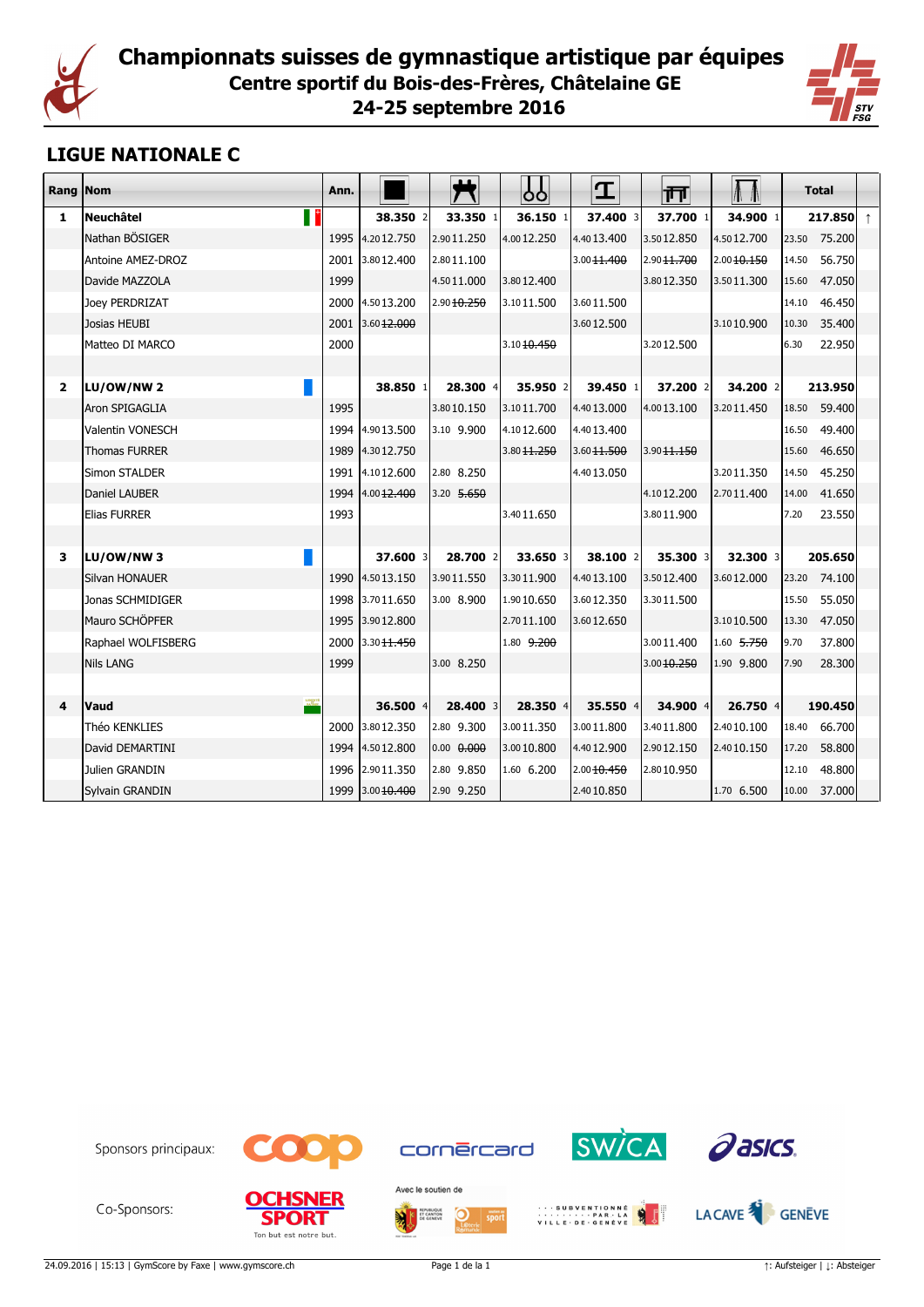



#### **LIGUE NATIONALE A**

| Rang Nom                |                        | Ann. | I                           | स्त्र                    |                        |                        | <b>Total</b> |                        |  |
|-------------------------|------------------------|------|-----------------------------|--------------------------|------------------------|------------------------|--------------|------------------------|--|
| 1                       | Ticino 1               |      | 39.700 2                    | 37.150 1                 | 40.600 1               | 38.100 1               |              | 155.550 0              |  |
|                         | Thea BROGLI            |      | 2000 4.4013.500             | 4.5012.800               | 4.9013.500             | 4.5012.550             | 18.30        | 52.350                 |  |
|                         | Ilaria KAESLIN         |      | 1997 4.0012.900             | 5.0011.700               | 5.4013.750             | 4.9013.300             | 19.30        | 51.650                 |  |
|                         | Caterina BARLOGGIO     |      | 1996 4.6013.300             | 4.2012.650               | 5.1013.350             | 4.20 <del>11.800</del> | 18.10        | 51.100                 |  |
|                         | Nina FERRAZZINI        | 2003 | [4.00 <sub>12.450</sub> ]   |                          | 4.50 <del>10.600</del> |                        | 8.50         | 23.050                 |  |
|                         | Jennifer BORRIELLO     | 2003 |                             | 3.60 10.150              |                        | 4.5012.250             | 8.10         | 22.400                 |  |
|                         |                        |      |                             |                          |                        |                        |              |                        |  |
| $\overline{\mathbf{2}}$ | ≋∵<br>Aargau 1         |      | 39.950 1                    | 35.500 2                 | 34.200 3               | 37.900 2               |              | 147.550 A              |  |
|                         | Anina WILDI            |      | 2002 4.6013.500             | 5.1012.500               | 5.0012.150             | 4.9013.250             | 19.60        | 51.400                 |  |
|                         | Anny WU                |      | 2002 4.4013.350             | 4.9012.650               | 4.6011.850             | 4.5012.400             | 18.40        | 50.250                 |  |
|                         | Laura SCHULTE          |      | 1997 5.00 13.100            |                          |                        | 4.4012.250             | 9.40         | 25.350                 |  |
|                         | Sarina STULZ           | 2005 | [4.00 <sub>12.550</sub> ]   | 2.0010.350               |                        |                        | 6.00         | 22.900                 |  |
|                         | Corina ERDIN           | 2005 |                             |                          | 4.0010.200             | 3.1010.800             | 7.10         | 21.000                 |  |
|                         | <b>Vivienne BITTER</b> | 2000 |                             | 1.90 9.900               | 3.5010.000             |                        | 5.40         | 19.900                 |  |
|                         |                        |      |                             |                          |                        |                        |              |                        |  |
| 3                       | Zürich 1               |      | 36.600 6                    | 32.800 4                 | 35.650 2               | 35.250 4               |              | 140.300 B              |  |
|                         | Nadina SPIESS          | 2003 | 4.0013.100                  | 2.9010.800               | 4.6011.700             | 4.5012.600             | 16.00        | 48.200                 |  |
|                         | Stefanie SIEGENTHALER  | 1998 |                             | 4.4012.350               | 4.3012.450             | 4.5012.000             | 13.20        | 36.800                 |  |
|                         | Masha DEMIRI           |      | 2005 4.0012.250             |                          | 3.40 <del>11.400</del> | 3.0010.650             | 10.40        | 34.300                 |  |
|                         | Martina EISENEGGER     |      | 2005 2.4011.250             | 2.00 9.650               | 3.2011.500             |                        | 7.60         | 32.400                 |  |
|                         | Justina ØYO            |      | 2002 2.40 11.100            | 2.10 <del>7.650</del>    |                        | 2.8010.200             | 7.30         | 28.950                 |  |
|                         |                        |      |                             |                          |                        |                        |              |                        |  |
| 4                       | e)<br>Bern 1           |      | 39.150 3                    | 34.550 3                 | 30.250 6               | 35.550 3               |              | 139.500                |  |
|                         | <b>Fabienne STUDER</b> |      | 2001 4.00 12.550            | 4.1011.650               | 4.8010.050             | 4.9012.350             |              | 17.80 46.600           |  |
|                         | Alena SOMMER           |      | 2003 4.0012.800             | 3.5010.050               | 4.3011.100             | 4.4011.000             | 16.20        | 44.950                 |  |
|                         | Silja KUMMER           | 2003 | 4.2012.700                  | 4.0011.850               | 4.10 8.400             |                        | 12.30        | 32.950                 |  |
|                         | Anastassia PASCU       | 2004 |                             | 3.3011.050               | 4.30 9.100             | 4.6012.200             | 12.20        | 32.350                 |  |
|                         | Elea MOSIMANN          |      | 2001 4.6013.650             |                          |                        | 4.6010.100             | 9.20         | 23.750                 |  |
|                         | 灲                      |      |                             |                          |                        |                        |              |                        |  |
| 5                       | Genève<br>Lou STEFFEN  |      | 38.300 5<br>2004 4.2012.750 | 31.400 5                 | 32.400 5<br>4.2011.650 | 33.350 5<br>4.4011.150 |              | 135.450                |  |
|                         | Tessa LÜTHI            | 1998 | 4.2012.800                  | 3.10 9.800<br>1.90 9.850 |                        | 3.8011.100             | 9.90         | 15.90 45.350<br>33.750 |  |
|                         | Anne CORNEVIN          |      | 1994 4.0012.750             | 1.20 8.800               | 3.20 9.500             |                        | 8.40         | 31.050                 |  |
|                         | Sonia SCHMID           |      | 2000 3.40 1.850             |                          | 3.20 7.500             | 3.7011.100             | 10.30        | 30.450                 |  |
|                         | Maeva STEFFANUTTO      | 2000 |                             | 4.3011.750               | 3.9011.250             |                        | 8.20         | 23.000                 |  |
|                         | Sarla SHIROTORI        | 2005 |                             |                          |                        |                        |              |                        |  |
|                         |                        |      |                             |                          |                        |                        |              |                        |  |
| 6                       | 图<br>St. Gallen 1      |      | 38.550 4                    | 23.650 6                 | 32.750 4               | 31.950 6               |              | 126.900 $\downarrow$   |  |
|                         | <b>Anouk STEINER</b>   | 1999 | 4.2012.900                  | 2.30 7.900               | 3.8010.600             | 3.8011.500             |              | 14.10 42.900           |  |
|                         | Svenia DI SARLI        |      | 2002 4.2012.350             |                          | 3.3010.500             | 3.1010.350             | 10.60        | 33.200                 |  |
|                         | Céline HUBER           |      | 2002 3.20 12.250            | 1.30 6.750               |                        | 3.1010.100             | 7.60         | 29.100                 |  |
|                         | Jennifer RUTZ          |      | 1994 4.4013.300             |                          | 3.4011.650             |                        | 7.80         | 24.950                 |  |
|                         | Elena MATTIOLI         | 2003 |                             | 1.40 8.050               | 2.90 9.850             |                        | 4.30         | 17.900                 |  |
|                         | Alina KNÖPFEL          | 2004 |                             | 1.30 7.700               |                        | 3.1010.050             | 4.40         | 17.750                 |  |
|                         |                        |      |                             |                          |                        |                        |              |                        |  |





tre but.

**SPORT** 



 $\overline{\bigcirc}$  sport





WILLE DECEMBER 19 J LACAVE

Co-Sponsors:



**ME**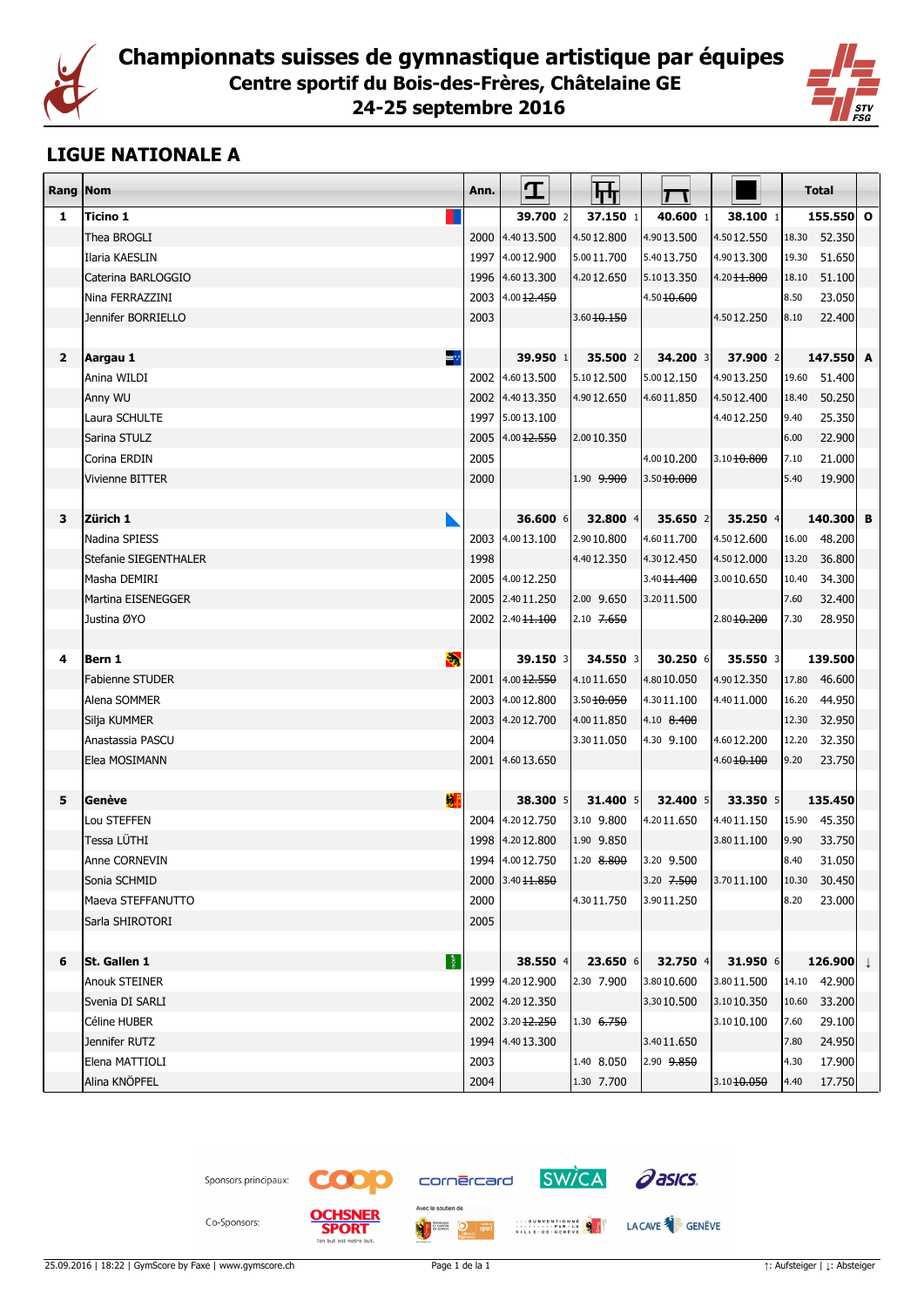



#### **LIGUE NATIONALE B**

| Rang Nom       |                              | Ann. | I                      | फ्त          |                       |             | <b>Total</b> |                      |            |
|----------------|------------------------------|------|------------------------|--------------|-----------------------|-------------|--------------|----------------------|------------|
| 1              | Ticino 2                     |      | 37.450 4               | 31.350 1     | 34.650 1              | 34.950 1    |              | 138.400              | $\uparrow$ |
|                | Lena BICKEL                  | 2004 | 4.00 <del>12.100</del> | 2.9010.950   | 3.7011.800            | 3.8011.450  | 14.40        | 46.300               |            |
|                | Giulia RIZZI                 | 2004 | 4.0012.800             | 2.8010.150   | 3.80 9.800            | 4.3012.100  | 14.90        | 44.850               |            |
|                | Shana TOGNINI                | 2005 | 4.2012.200             | 1.10 9.300   | 2.9010.800            |             | 8.20         | 32.300               |            |
|                | Alessia PAGNAMENTA           | 2003 |                        |              | 4.3012.050            | 3.4011.400  | 7.70         | 23.450               |            |
|                | Melissa RODONI               | 2004 | 4.2012.450             | 2.8010.250   |                       |             | 7.00         | 22.700               |            |
|                | Letizia CRIVELLI             | 2005 |                        |              |                       | 2.9010.050  | 2.90         | 10.050               |            |
|                |                              |      |                        |              |                       |             |              |                      |            |
| $\overline{2}$ | $\mathbf{z}$<br>Thurgau 1    |      | 38.650 1               | 29,900 2     | 32.750 3              | 34.650 2    |              | 135.950              |            |
|                | Jeannine KÜNZLE              | 1999 | 4.2012.600             | 2.80 9.750   | 3.9011.000            | 4.4011.900  | 15.30        | 45.250               |            |
|                | Angelica MOSER               | 1997 | 4.2013.000             | 2.40 9.400   | 4.3011.050            | 4.4011.250  | 15.30        | 44.700               |            |
|                | Lilli HABISREUTINGER         | 2004 | 4.2012.800             | 2.9010.750   | 4.50 <del>9.700</del> | 4.2011.000  | 15.80        | 44.250               |            |
|                | Ylenia HAHN                  | 2001 | 4.2012.850             | 2.20 8.250   | 2.7010.700            | 4.3011.500  | 13.40        | 43.300               |            |
|                |                              |      |                        |              |                       |             |              |                      |            |
| 3              | П<br><b>Neuchâtel</b>        |      | 38.550 2               | 29.250 4     | 33.300 2              | 33.150 4    |              | 134.250              |            |
|                | Agathe GERMANN               | 2004 | 4.2012.900             | 2.00 9.800   | 3.2011.900            | 3.5011.550  |              | 12.90 46.150         |            |
|                | <b>Ashton CLERC</b>          | 2002 | 4.2013.000             | 1.70 9.650   | 2.8010.700            | 3.3011.150  | 12.00        | 44.500               |            |
|                | Judith FLOREY                | 2004 | 4.2012.650             | 1.90 9.800   | 2.7010.700            | 2.8010.400  | 11.60        | 43.550               |            |
|                | Maé LOSEY                    |      | 2004 4.00 12.250       | $1.40$ 8.450 | 2.6010.200            | 3.0010.450  |              | 11.00 41.350         |            |
|                |                              |      |                        |              |                       |             |              |                      |            |
| 4              | ≋ <mark>∵</mark><br>Aargau 2 |      | 36.950 5               | 28.550 5     | 31.850 4              | 33.500 3    |              | 130.850              |            |
|                | Nina RINDERKNECHT            |      | 1996 4.2012.050        | 1.80 8.800   | 3.7010.800            | 4.3011.100  | 14.00        | 42.750               |            |
|                | Andrina BÜRGI                | 2001 | 2.4011.800             | 1.00 8.550   | 2.70 <del>9.650</del> | 3.4011.550  | 9.50         | 41.550               |            |
|                | Stefanie SIEGFRIED           | 2000 | 4.4013.100             | 3.2011.200   | 3.7010.100            |             | 11.30        | 34.400               |            |
|                | Mai JENNI                    | 2000 |                        | 1.10 8.050   | 2.7010.950            | 3.2010.850  | 7.00         | 29.850               |            |
|                | Susan AL-YAFEI               | 1999 | 4.2011.800             |              |                       | 3.40 10.750 | 7.60         | 22.550               |            |
|                | Vivienne BITTER              | 2000 |                        |              |                       |             |              |                      |            |
|                |                              |      |                        |              |                       |             |              |                      |            |
| 5              | f<br><b>NKL</b>              |      | 36.800 6               | 29.450 3     | 31.100 5              | 31.850 6    |              | 129.200              |            |
|                | <b>Fabienne STRUB</b>        | 2001 | 4.6012.800             | 4.6011.100   | 4.6011.250            | 5.0012.050  |              | 18.80 47.200         |            |
|                | Alessia SCARITI              | 2002 | 4.2012.600             | 3.3011.650   | 4.50 9.950            | 4.4011.300  | 16.40        | 45.500               |            |
|                | Zoe DANNMEYER                | 2003 | 3.0011.400             | 0.90 3.300   | 2.40 9.900            | 2.30 8.500  | 8.60         | 33.100               |            |
|                | Moira-Cristina FUCHS         | 2003 | 3.00 <del>11.300</del> | 1.10 6.700   |                       | 2.10 7.950  | 6.20         | 25.950               |            |
|                | Vanessa HUGLI                | 2005 |                        |              | 2.50 8.250            |             | 2.50         | 8.250                |            |
|                |                              |      |                        |              |                       |             |              |                      |            |
| 6              | X<br>Thurgau 2               |      | 38.000 3               | 24.600 6     | 26.550 6              | 32.200 5    |              | 121.350 $\downarrow$ |            |
|                | Nina CABALZAR                | 1999 | 4.0012.550             | 1.50 8.000   | 3.0010.100            | 3.6010.500  |              | 12.10 41.150         |            |
|                | Giulia ZILIANI               | 2003 | 4.2012.850             | 2.20 9.550   | 3.10 5.100            | 4.3011.450  | 13.80        | 38.950               |            |
|                | Dana SALATHÉ                 | 2000 | 4.0012.600             | 1.30 5.950   | 3.30 7.050            | 3.3010.250  | 11.90        | 35.850               |            |
|                | <b>Brenda THALMANN</b>       | 2002 | 2.40 11.500            | 0.90 7.050   |                       | 3.0010.000  | 6.30         | 28.550               |            |
|                | Alissa HANSELMANN            | 2005 |                        |              | 2.60 9.400            |             | 2.60         | 9.400                |            |





an bun



 $\overline{\bigcirc}$  sport



WILLE DECEMBER 19 J LACAVE



Co-Sponsors:

25.09.2016 | 14:59 | GymScore by Faxe | www.gymscore.ch Page 1 de la 1 ↑: Aufsteiger | ↓: Absteiger

**ME**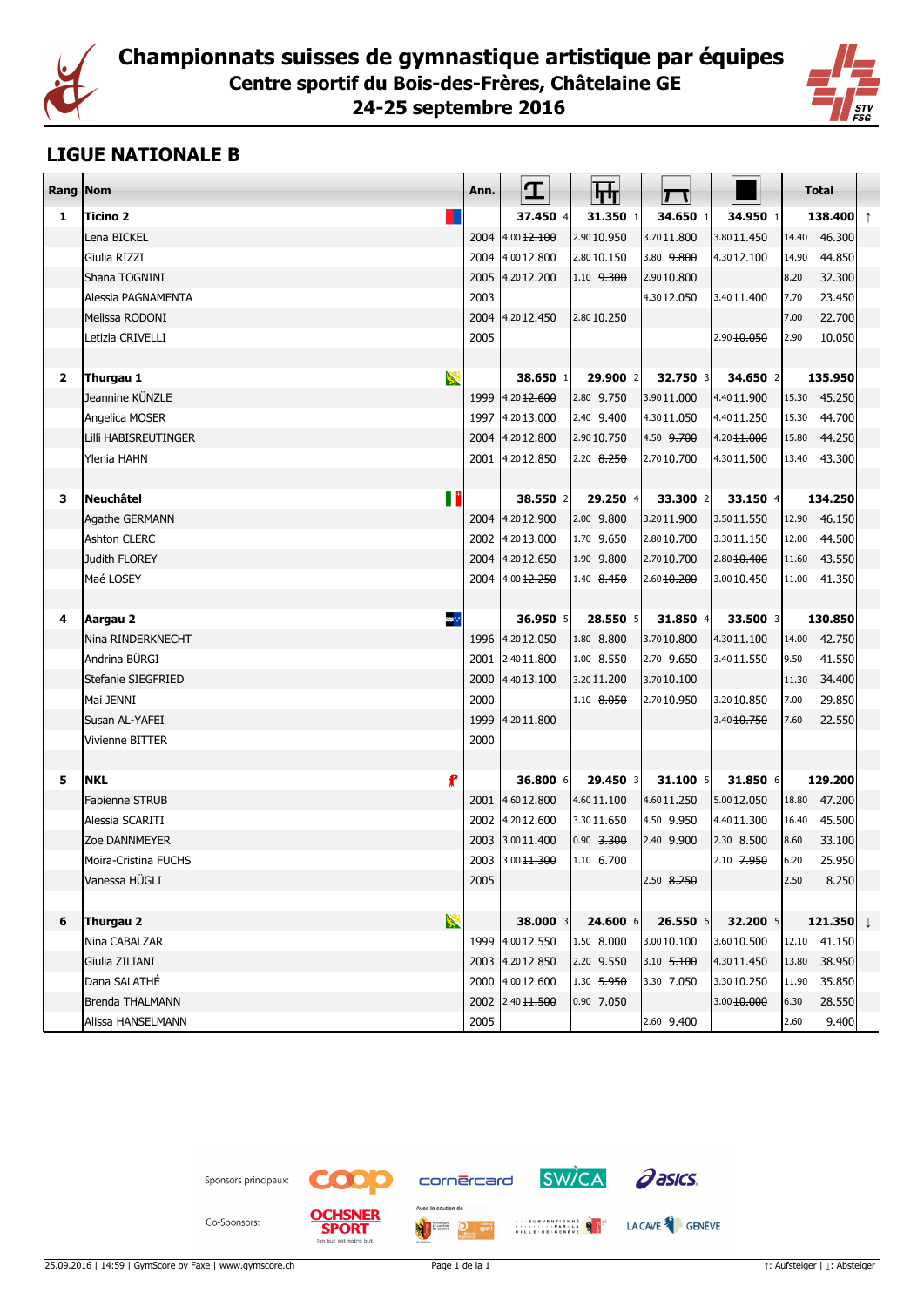



## **LIGUE NATIONALE C**

| Rang         | Nom                      | Ann. | I                | स्ति               |                        |             | <b>Total</b> |              |            |
|--------------|--------------------------|------|------------------|--------------------|------------------------|-------------|--------------|--------------|------------|
| 1            | S.<br>Bern 2             |      | 38.750 1         | 29.450 1           | 33.400 2               | 34.000 1    |              | 135.600      | $\uparrow$ |
|              | Anina ENZLER             |      | 2002 4.2013.150  | 2.5010.000         | 3.5011.650             |             |              | 10.20 34,800 |            |
|              | Naomi KRÜGEL             |      | 2002 4.00 12.150 |                    | 3.4010.850             | 3.9010.900  |              | 11.30 33.900 |            |
|              | Naomi INGOLD             |      | 2001 4.2012.700  | 2.20 9.450         |                        | 3.8011.400  | 10.20        | 33.550       |            |
|              | Aline BAUMGARTNER        | 2003 |                  | 2.7010.000         | 3.7010.900             | 4.4011.700  | 10.80        | 32.600       |            |
|              | Mara BÜRKI               |      | 2002 4.2012.900  |                    | 3.00 8.450             | 3.40 10.500 | 10.60        | 31.850       |            |
|              | Chantal WÜTRICH          | 2001 |                  | $1.60$ 7,800       |                        |             | 1.60         | 7.800        |            |
|              |                          |      |                  |                    |                        |             |              |              |            |
| $\mathbf{2}$ | Zürich 2                 |      | 34.200 7         | $26.150$ 2         | $33.650$ 1             | 31.350 3    |              | 125.350      |            |
|              | lChiara Léonie ALTDORFER |      | 2005 2.40 11.450 | 2.2010.200         | 3.2011.700             | 2.8010.300  | 10.60        | 43.650       |            |
|              | Aisha Jana DEMUTH        |      | 2005 2.40 11.150 | 1.40 8.200         | 3.2011.100             | 2.8010.650  | 9.80         | 41.100       |            |
|              | Shana LEOPOLD            |      | 2.4011.300       | 1.00 7.750         | 2.70 <del>10.300</del> | 2.70 9.950  | 8.80         | 39.300       |            |
|              | Anna Jill SONDEREGGER    |      | 2005 2.40 11.450 |                    | 3.5010.850             | 3.0010.400  | 8.90         | 32.700       |            |
|              |                          |      |                  |                    |                        |             |              |              |            |
| 3            | Fribourg                 |      | 37.150 2         | 24.600 4           | 31.000 3               | 31.550 2    |              | 124.300      |            |
|              | Kim KOLLY                |      | 1999 4.2012.750  | 1.30 8.550         | 3.4010.950             | 3.4010.750  |              | 12.30 43.000 |            |
|              | Diane GRANDGIRARD        |      | 1999 3.00 11.700 | $ 0.90 \t\t 6.350$ | 2.80 9.250             | 3.20 9.900  | 9.90         | 37.200       |            |
|              | Mara PFISTER             |      | 2001 4.0012.500  | $ 0.90 \t8.400$    |                        | 3.1010.450  | 8.00         | 31.350       |            |
|              | <b>Charline MACHEREL</b> | 1996 |                  | 1.40 7.650         | 3.1010.800             | 3.3010.350  | 7.80         | 28.800       |            |
|              | Eléa DUFOUR              |      | 2002 3.4011.900  |                    | 2.30 8.550             |             | 5.70         | 20.450       |            |
|              |                          |      |                  |                    |                        |             |              |              |            |
| 4            | Zürich 3                 |      | 35.850 3         | 24.700 3           | 28.700 6               | 30.850 $4$  |              | 120.100      |            |
|              | Kisshia BAUR             |      | 2002 3.00 11.350 | $1.00 \quad 6.600$ | 2.4010.050             | 3.0010.850  | 9.40         | 38.850       |            |
|              | Romina SCHLÄPFER         |      | 2001 4.0012.450  | 1.00 8.000         | $ 2.70 \t8.750 $       | 2.80 9.450  | 10.50        | 38.650       |            |
|              | Luzia SCHULER            |      | 1999 3.0011.600  |                    | 2.80 8.850             | 2.40 9.750  | 8.20         | 30.200       |            |
|              | Laura SIEGENTHALER       |      |                  | 1.10 8.200         | 2.60 9.800             | 2.5010.250  | 6.20         | 28.250       |            |
|              | Jamina BRENNER           |      | 3.0011.800       | 0.90 8.500         |                        |             | 3.90         | 20.300       |            |
|              |                          |      |                  |                    |                        |             |              |              |            |
| 5            | Y<br>Uri/Schwyz          |      | 34.950 5         | 24.200 5           | 27.700 7               | 30.200 6    |              | 117.050      |            |
|              | Céline SIDLER            |      | 2000 3.4012.300  | 3.2010.300         | 3.90 9.600             | 3.3010.500  |              | 13.80 42.700 |            |
|              | Nina SCHULER             |      | 2000 2.4011.350  | 1.10 8.050         | 2.40 7.950             | 3.0010.350  | 8.90         | 37.700       |            |
|              | Aline ASCHWANDEN         | 2002 |                  |                    | 2.30 9.550             | 1.90 9.350  | 4.20         | 18.900       |            |
|              | Amélie MAYOR             | 2005 |                  | $1.30$ 5.200       | 1.80 8.550             | 1.10 3.700  | 4.20         | 17.450       |            |
|              | Jana VOGL                |      | 2004 3.20 11.250 | $ 0.80 \t5.850$    |                        |             | 4.00         | 17.100       |            |
|              | Anja GISLER              |      | 2004 3.0011.300  |                    |                        |             | 3.00         | 11.300       |            |
|              |                          |      |                  |                    |                        |             |              |              |            |
| 6            | 图<br>St. Gallen 2        |      | 35.450 $4$       | 20.150 6           | 29.350 5               | 30.200 6    |              | 115.150      |            |
|              | Gabriela MILJAK          |      | 2003 2.40 11.400 | 1.10 7.950         | 3.1010.000             | 3.1010.200  | 9.70         | 39.550       |            |
|              | Nina LANDOLT             |      | 2003 4.0012.100  | 1.10 4.700         | 3.00 9.550             | 3.00 9.450  | 11.10        | 35.800       |            |
|              | Maria GOJEVIC            | 2002 |                  | 1.10 6.050         | 3.00 9.800             | 3.2010.500  | 7.30         | 26.350       |            |
|              | Sira KELLER              |      | 2003 3.0011.550  | 1.10 6.150         | 2.10 $7.450$           |             | 6.20         | 25.150       |            |
|              | Sara DURRER              |      | 2003 3.4011.800  |                    |                        | 2.60 9.500  | 6.00         | 21.300       |            |
|              |                          |      |                  |                    |                        |             |              |              |            |





an bun

**SPORT** 



 $\overline{\bigcirc}$  sport

Avec le soutien de

**MIT HEADER** 



WILLE DECEMBER 19 J LACAVE



Co-Sponsors:

25.09.2016 | 12:30 | GymScore by Faxe | www.gymscore.ch Page 1 de la 2 Page 1 de la 2 1: Aufsteiger | ↓: Absteiger | ↓: Absteiger